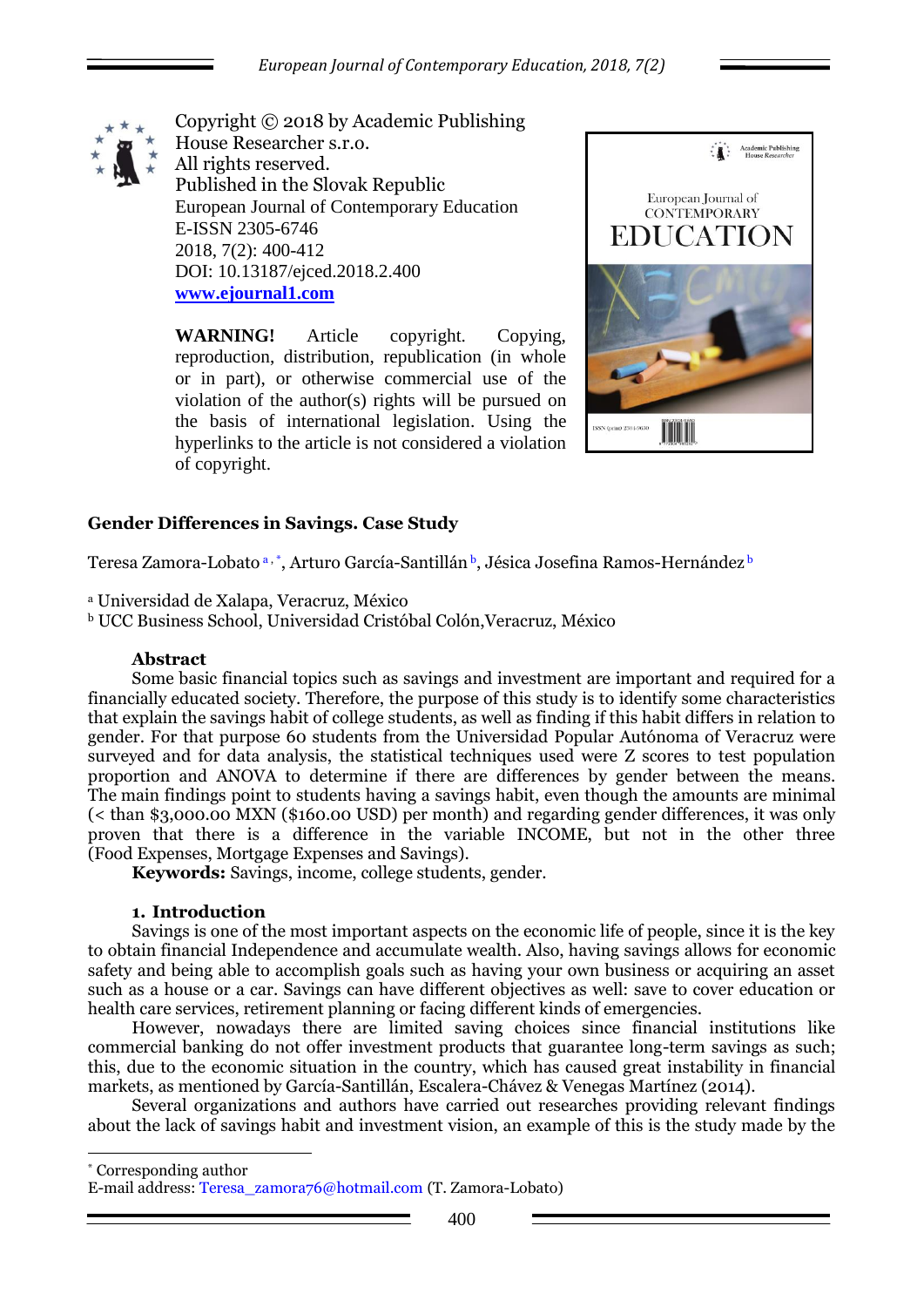National Banking and Stock Commission (CNBV for its acronym in Spanish), which obtained alarming numbers related to credits´ payments overdue in Mexico: the number is six time higher than it was at the beginning of the decade (CNBV, 2009).

On the other hand, the National Savings and Financial Services Bank (Bansefi for its acronym in Spanish) points out that the population using commercial banking is approximately 37 % of the economically active population. For the most part, this population is located in urban areas and thus, "only 13 % of rural households report Access to savings or credit instruments" (Gómez & Vega, 2006).

Therefore, it is possible to state that for dispositions on economic policy to work, not only must the government intervene, but it is also necessary that citizens are trained and informed in order to participate responsibly in the economy.

It should be noted that Bansefi (2009), mentions that popular savings and credit entities known as "cajas populares" (popular savings funds) are organizations that have traditionally focused on lending financial services to the lowest income population. The numbers from Bansefi indicate that the average loan from this savings funds users is \$19,000.00 MXN or \$1,000.00 USD approximately, which are destined to house construction or improvements, household expenses, business expenses, education and car expenses.

According to Klaehn, J., Helms, B. & Deshpande (2006), savings behavior is present at all socio-economic levels; nonetheless, a large part of the population uses informal instruments due to a lack of access to formal savings instruments in the financial market. Another obstacle that is mentioned is the fact that low-income people do not trust the financial system and this lack of financial knowledge prevents them from saving at formal financial institutions.

Data from the Financial Inclusion National Survey in 2015 show that the population does not know the financial products and services offered in the market, since 53 % do not know where to go in case of financial problem. Specifically, regarding savings, only 44 % have some kind of formal savings product and 51.5 % do not know the existence of saving accounts that do not charge fees.

Furthermore, the savings products more commonly used by Mexicans are payroll accounts (63 %) and savings accounts (40 %); however, 53 % of those with a payroll account and 44 % of those with a savings account do not know the fees charged to make use of these instruments. The former causes that in case of emergency, people resort to loans from family, friends or acquaintances to obtain resources (70 %) and the other choice is pawnshops, being informal sources which can be costly.

The relation between education and savings behavior was explored by Yoshino, Morgan & Trinh (2017), who proved in Japan that the level of education and financial literacy are positively and significantly related to savings and financial inclusion.

Because of the former, it can be considered that regarding educational aspects, nowadays college institutions have an important role in training, since society demands information in specific subjects that are vital in daily life and thus, college institutions provide spaces not only for students but for society in general. In this manner, social, business and government sectors, to mention a few, require intensive extra-curricular training courses, for example in financial topics, which are considered catalysts for economic growth, particularly in the case of savings.

After this approach to the importance of savings, it is pertinent to pose the study questions: what is the savings habit of college students? And, does savings habit differ in relation to gender?; this, the aim of this study is to identify the habit of college students regarding savings and if it differs in relation to gender. It could also be thought that, being college students – regardless of whether or not they work since they do get income from their parents -, then they could have and develop a good savings habit. From there, the hypotheses of this research are posed:

Ha1: College students have the savings habit.

H01: College students do not have the savings habit.

Ha2: Savings habit in college students differs in relation to gender.

H02: Savings habit in college student does not differ in relation to gender.

#### **2. Literature review**

Savings has been the subject of numerous research papers, mainly regarding retirement planning (Anderson, Baker & Robinson, 2017; Bucher-Koenen & Lusardi, 2011; Lusardi & Mitchell, 2007 & 2008; Van Rooji, Lusardi & Alessie, 2012) or savings behavior in relation to financial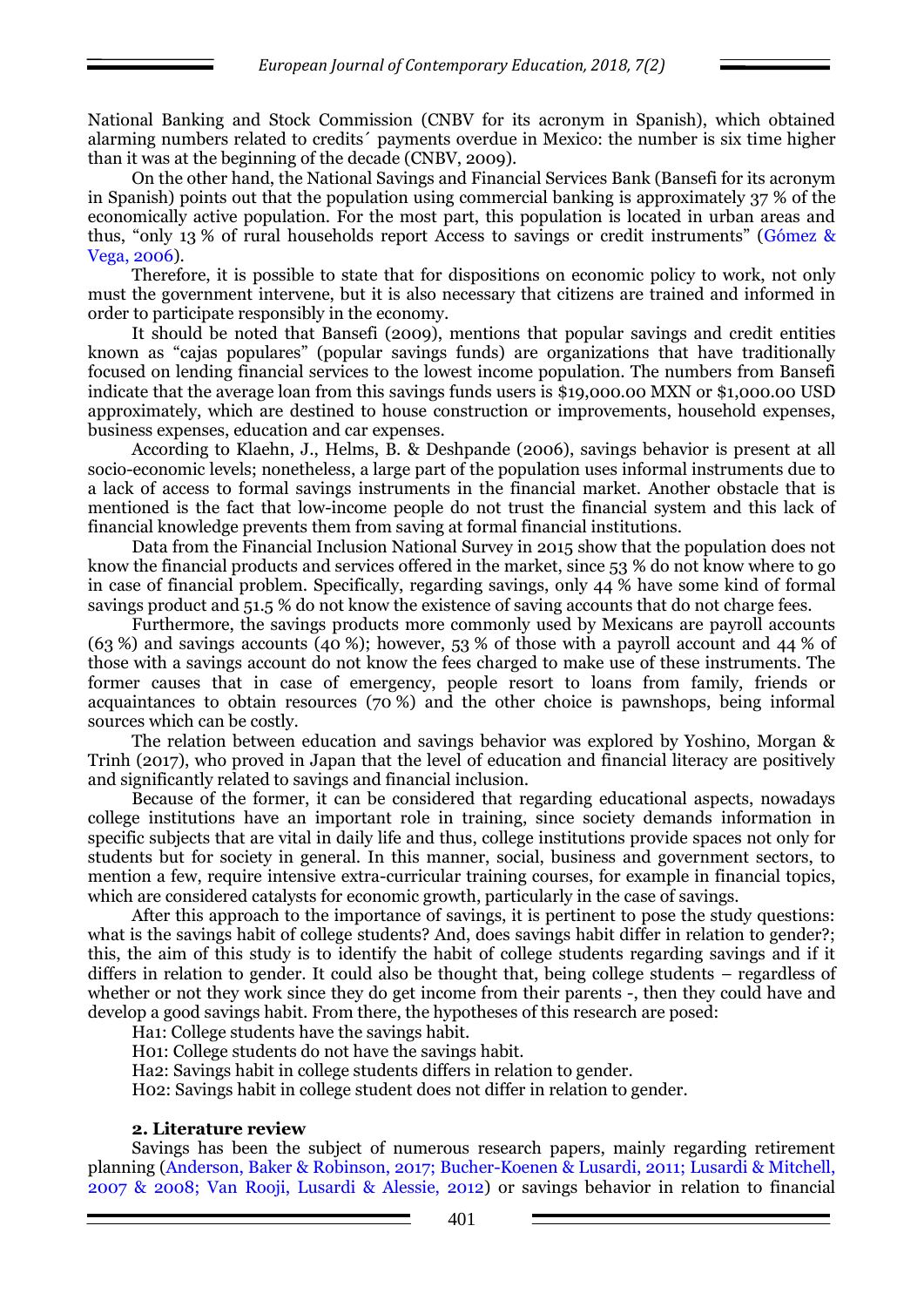literacy (Lusardi, 2004; Mandell, 2008; Mandell, Schmid Klein, 2009; Sabri, McDonald, 2010; Hamilton et al., 2012), besides being considered one of the financial topics that are part of financial inclusion and literacy (Bernheim, Garret, 1996; Chen, Volpe, 1998, 2002; Peng et al., 2007; Huston, 2010; Cameron et al., 2013; Zait, Bertea, 2015).

Another example of the former is the study by Bernheim, Garrett & Maki (2001), where the authors point out that taking a financial management course during basic education causes a positive effect in decision making in adult age in relation to savings, having a tendency to save a larger portion of income that when said education was not received. It must be noted that the database they used considered the 56 % of unbanked adults worldwide by accessing deposits, loans and financial laws promoting financial inclusion.

However, Mandell (2008) differs from the former; because of to the study he made for the *Jumpstart Coalition for personal financial literacy,* where senior-year students were surveyed measuring variables like: income, money management, savings and investment, expense and credit. Said work proved that financial behavior of young people will not change in time, hence their financial decisions have a negative effect in the economy, which translates to low savings rate and capital formation, low retirement savings and a higher distribution inequity of income and wealth.

On their part, Dupas & Robinson (2009) made an experiment in Kenya, where they selected random bank accounts from market vendors (mostly women) and bicycle taxi drivers (men), in rural areas. Said experiment proves that, despite the large fees to retire money, a large amount of women (40 %) used the accounts and were able to save more, even though the savings opportunities for women are limited. In this sense, results involve important savings and investment obstacles for women according to the study sample.

In this line of thought, Fazio (2009) mentions the importance of promoting savings habit and use of financial institutions services and states that there is evidence that having financial literacy enables the correct use of savings and investment instruments.

De Bassa Scheresberg, Lusardi, & Yakoboski (2014) made a study about personal finance of college educated young *millenials*; among their findings are the fact that 85 % have a savings account, despite being unprepared for economic emergencies, which seems like a contradiction, or is indicative that having a savings account does not imply that enough resources have been saved to face an emergency.

Specifically, saving behavior in college students have been analyzed in previous research, like the study carried out in Malasya by Sabri & McDonald (2010), who found that students with higher financial literacy are more likely to have better savings behavior and therefore, having fewer financial problems.

Once the literature review on savings has been presented, next the methodology used in this study is explained.

## **3. Methodology**

This study is empiric and non-experimental because there is not a manipulation of independent variables  $(X)$  that modify the effect  $(Y)$ , since they are observed as it happens. Also, it is descriptive and cross-sectional, approached from a quantitative perspective to determine if college students have the savings habit or not, as well as knowing if there is a difference in relation to gender.

#### **3.1. Population and sample**

As a result of the interview with directive personnel from the Universidad Popular Autónoma of Veracruz, it was considered pertinent to carry out a study that could provide an insight on students´ savings habit, as a first approach to monitor financial literacy of said institution´s students. Also, a relevant fact that should be considered is that these students attend college during weekends because for the most part, they work and thus, this schedule fits their needs.

Financial education is a current subject and efforts are being made worldwide to counter the lack of financial education in society; therefore, globally and specifically in the national context, the need for a financially literate society has been visualized, because it would mean a society that makes better financial decisions.

With these arguments, the study was made with the participation of students from the majors in: Social Work, Sports Education and Artistic Education. As a result, the determination of the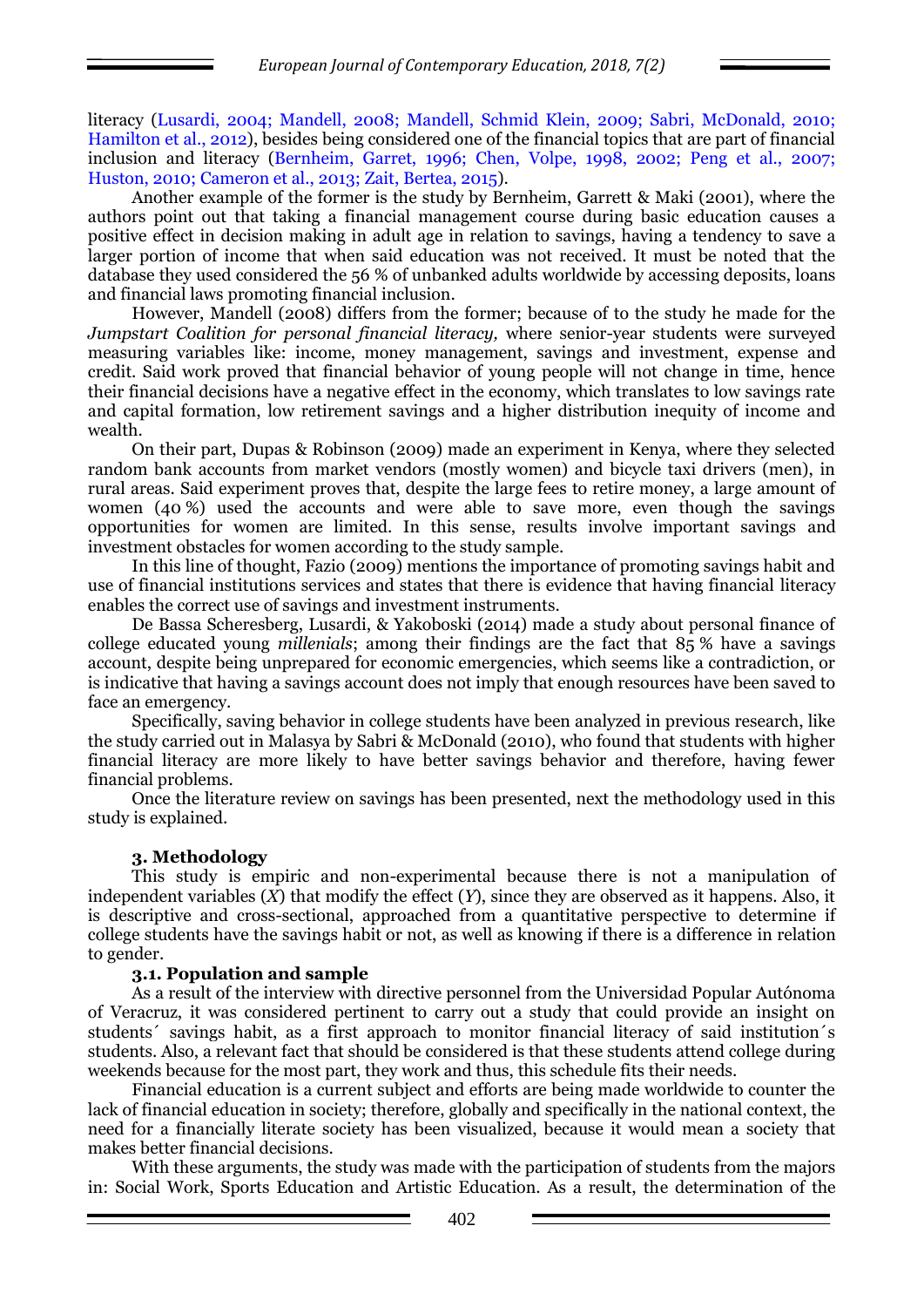sample was not probabilistic, since it was selected by convenience, meaning that the population taken was comprised by the students from the previously described carriers and who were present at the moment of the survey application, which was during a weekend when they attended class.

60 students were surveyed, who comply with two basic inclusion criteria: the first was that they were present during the survey application and the second was that they were enrolled and valid, meaning, without owing any subjects from other semesters.

## **3.2. Instrument**

The instrument was designed form a series of indicators regarding income and savings, as well as some socio-demographic data. The items considered in this study are from the test by Zamora-Lobato et al. (2017).

#### **3.3. Measurement procedure**

3.3.1. Z score to test population proportion for Ha1 and Ho1

Regarding the savings habit of college students, a Z score to test population proportion was used. This test seeks to measure the corresponding proportions about savings habit using the statistic Z

Consequently, the work hypothesis establishes that mostly, college students have the savings habit, on the contrary, the null hypothesis establish the negation to this assumption. So, in order to contrast the work hypothesis, the test of population proportion is used (Ho:  $p=0.5$ , Hi:  $p>0.5$ ). The decision criteria states that Ho is rejected if Z calculated > Z critical (tables), if the case is contrary Ho is not rejected.

The procedure of the test establishes that the statistic *Z* is obtained from the following



3.3.2. ANOVA of one factor for Ha2 and Ho2

For the contrast of the hypothesis, the statistical procedure ANOVA is used in order to prove if the savings habit of the UPAV students differs in relation to gender. For that purpose the following format is established:

*Ho*: 
$$
\mu_1 = \mu_2 = \mu_1
$$
  
\n*Ha*: $\Rightarrow \mu_i \neq \mu$  *— j* = 1, 2, ..., *K*

Based on theoretical criteria, to calculate the ANOVA it is required to comply with the assumptions of normality and homoscedasticity. K samples upon which treatments were applied are independent and the populations have the same variance (homoscedasticity). In this manner, the following elements intervene in the ANOVA procedure:

Total variation is given by:  $_{SCT} = \sum_{j=1}^{K} \sum_{j=1}^{m} (x_{ij} = \overline{X})^2$  hence the intra-groups variation complies with:

 $SCD = \sum_{j=1}^{K} \sum_{i=1}^{nj} (x_{ij} - \bar{X}_j)^2$  therefore, the global mean is represented by:  $\bar{X} = \frac{\sum_{j=1}^{K} \sum_{i=1}^{nj} x_{ij}}{n}$ . *K nj*  $\bar{x} = \frac{\sum_{j=1}^{K} \sum_{i=1}^{nj} x_{ij}}{n}$  and finally, the inter-groups variation is:  $SCE = \sum_{i=1}^{K} (\bar{X}_i - \bar{X})^2$  $SCE = \sum_{J=1}^{K} (\bar{X}_j - \bar{X})^2_{nj}$ 

Where: *Xij*: is the value i-esim of the sample j-esim; *Nj*: the amount of said sample and  $\bar{X}$ : the means.

If the null hypothesis cannot be rejected, SCE **/** K-1 and SCD / n-K are two unbiased estimators of the population variance and the coefficient between them is distributed according to *F* of Snedecor with K-1 degrees of freedom in the numerator and n-K degrees of freedom in the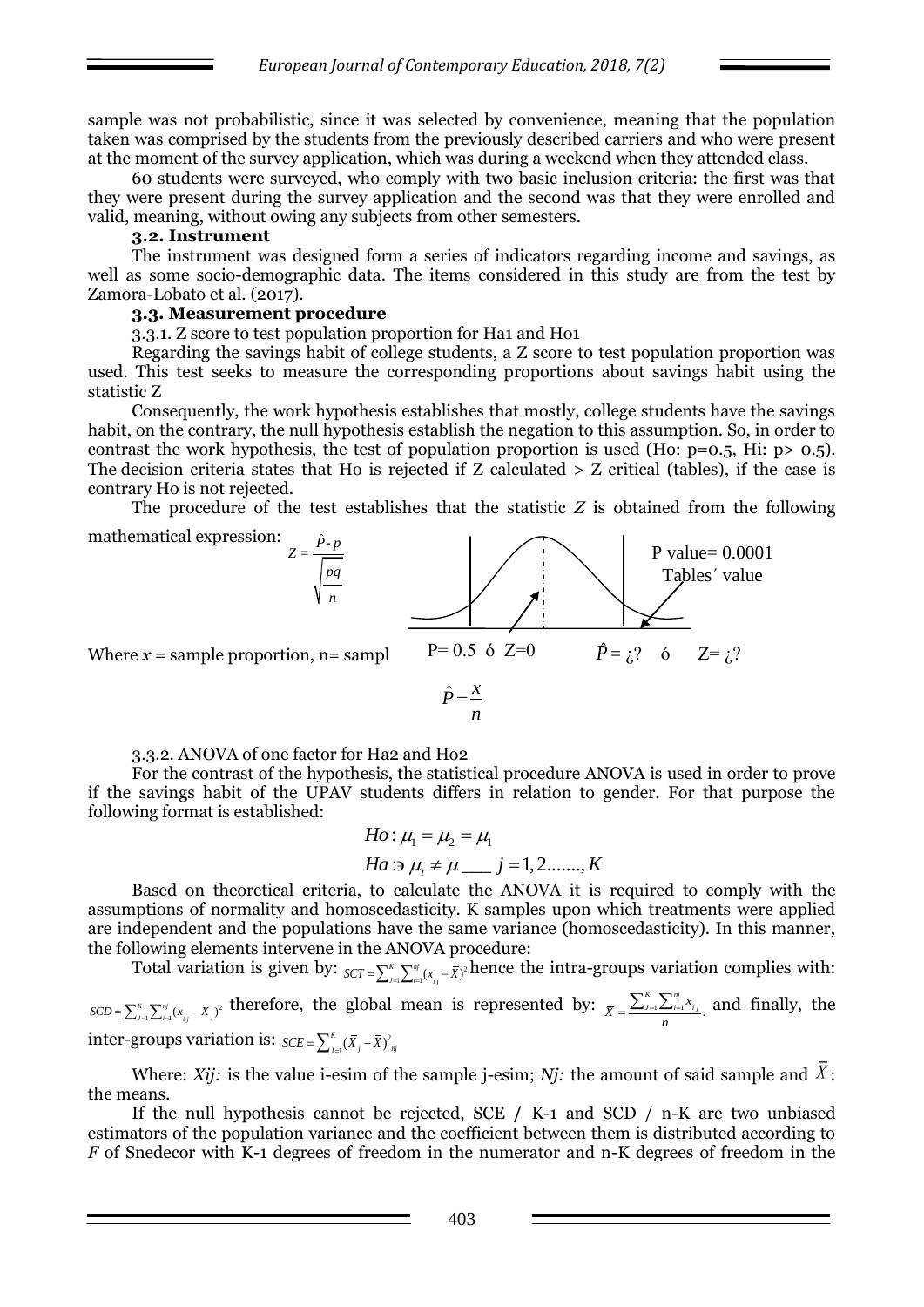denominator. The distribution is set out from the two variables X and Y, each with a Chi<sup>2</sup> with *m* and *n* degrees of freedom respectively:  $X \to \chi^2_m$  y  $Y \to \chi^2_n$ 

Therefore, if Ho is true, then it is expected that the quotient between both estimations is approximately equal to 1, so that Ho will be rejected if this quotient differs significantly from 1; next the data analysis is presented.

#### **4. Data analysis and discussion**

As a result of the data analysis, firstly the socio-demographic characteristics of the surveyed students are described. The frequencies obtained with their mean and standard deviation, as well as the Shapiro-Wilks statistic and the Kolmorogov test with Lilliefors correction and the value of P=0.00 are shown in graphics 1 through 6, with the gender, age, marital status, work status, type of job they have (considering they are employees who study on weekends) and lastly, number of family members.



**Fig. 1**. Gender



**Fig. 2**. Age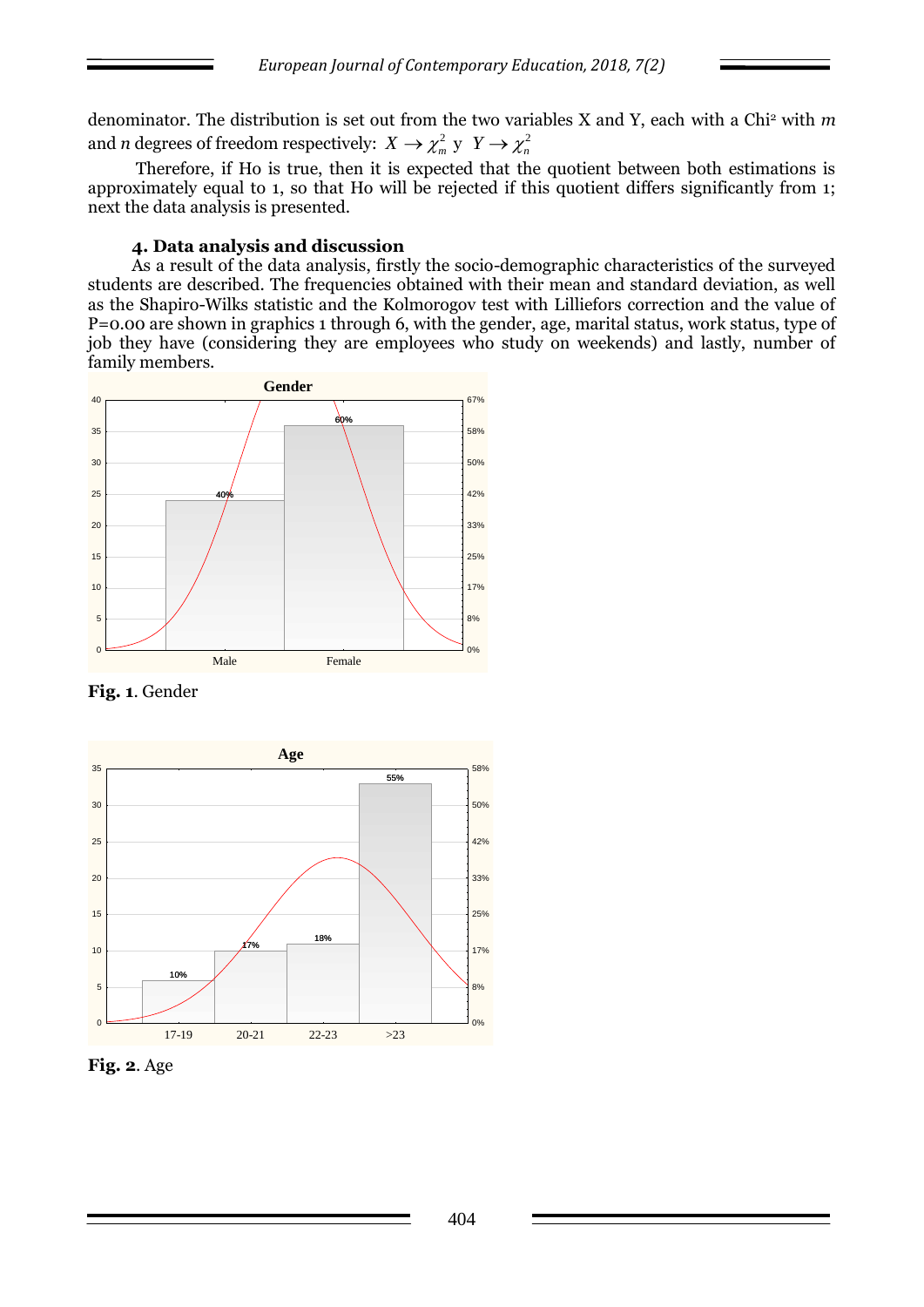





**Fig.4**. Employment status



**Fig. 5**. Job type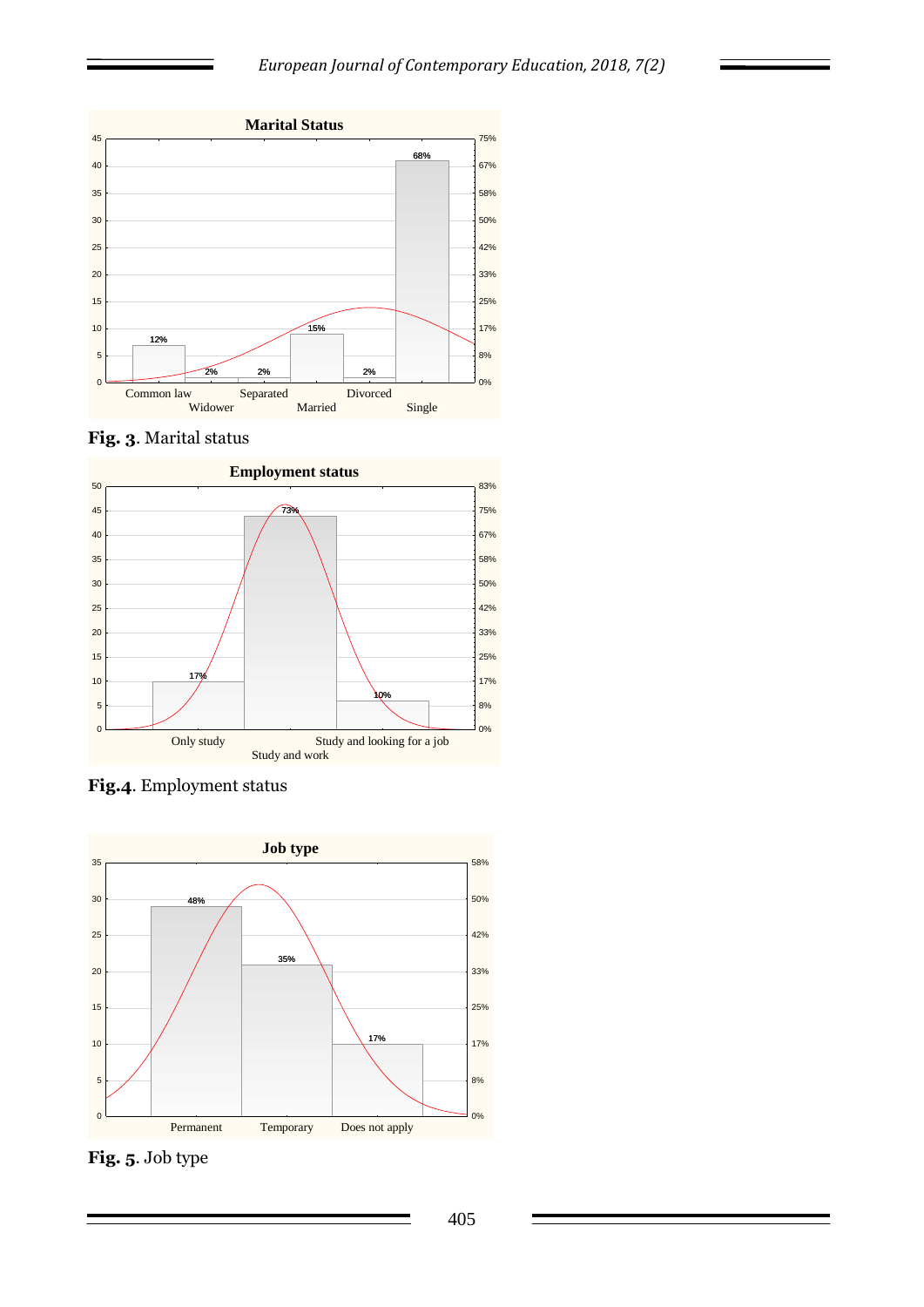

**Fig. 6**. Family members

Resuming, the most significant results from the student´s profile were: 60% are women whose age is over 23 years old, as proven by the larger percentage  $(55%)$  and their marital status is single (68%), they work and study as proved by the largest percentage obtained (72%) and their job type is permanent (48%). Finally, their families are composed by 1 to 3 members (48%). For the contrast of the hypothesis, the analysis of the corresponding statistical test (*Z* and ANOVA) continues.

Procedure for savings habit:

If  $p > 0.5$  is not equal and is assumed as alternate hypothesis, it means that the null hypothesis is the affirmation that  $p = 0.5$  and the value  $\alpha = 0.05$  is considered for its level of significance. Hence, the basis is the asseveration that:  $H_0$ :  $p = 0.5$  and  $H_1 p > 0.5$ 

Graphically, it can be observed that 92% of the surveyed students save very little, since option 1 refers to an amount lower than \$3,000.00 MXN.



**Fig. 7.** Savings habit (monthly saving amount)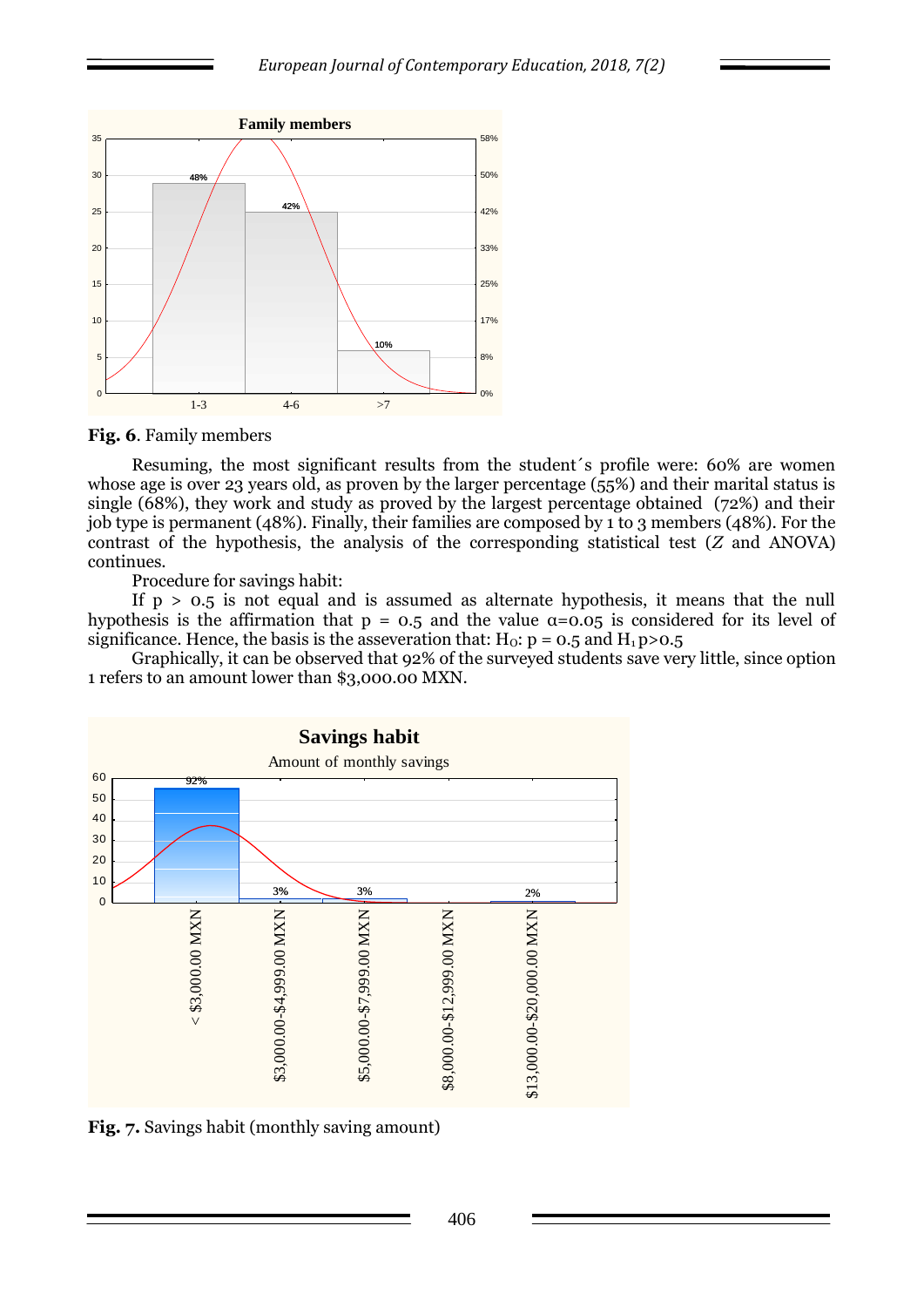In such manner, to prove a population proportion  $p$  it is very important the sample statistic



*Z*<sub>calculated</sub> 6.502 is > a *Z*<sub>theoretical</sub> and the value of *P* = 0.0001 is < than the significance α=0.05, then Ho is rejected.



For the value of  $Z = 6.502$  we use the value 0.999 from the tables for the cumulative area on the left of Z value and the area on the right of the statistic Z is  $1 - 0.9999 = 0.0001$  and if we consider that it is  $\lt$  to the significance level  $\alpha$ =0.05 then there is enough evidence to reject the null hypothesis.

ANOVA for means differences in: income, expense and savings habit by gender

In table 2, the value of Levene statistic can be seen, which in Income is less than significance 0.05 and so, equality of variances is rejected in this factor. Nonetheless, for Food expenses, Mortgage expenses and Savings, significance is higher than 0.05, suggesting equality of variances.

|                   | Levene<br><b>Statistic</b> | df1 | df2 | Sig. |
|-------------------|----------------------------|-----|-----|------|
| Income            | 7.182                      | 1   | 58  | .010 |
| Food expenses     | 2.583                      | 1   | 58  | .113 |
| Mortgage expenses | 2.157                      | 1   | 58  | .147 |
| Savings           | .735                       |     | 58  | .395 |

**Table 2.** Variance homogeneity test

*p*

Among these lines, table 3 shows ANOVA with statistic F and its significance, which, as in table 2, supports the evidence that for factor Income the equality of variances hypothesis is rejected, not to in the factors: Food expenses, Mortgage expenses and Savings, where the significance is higher than 0.05, suggesting equality of variances.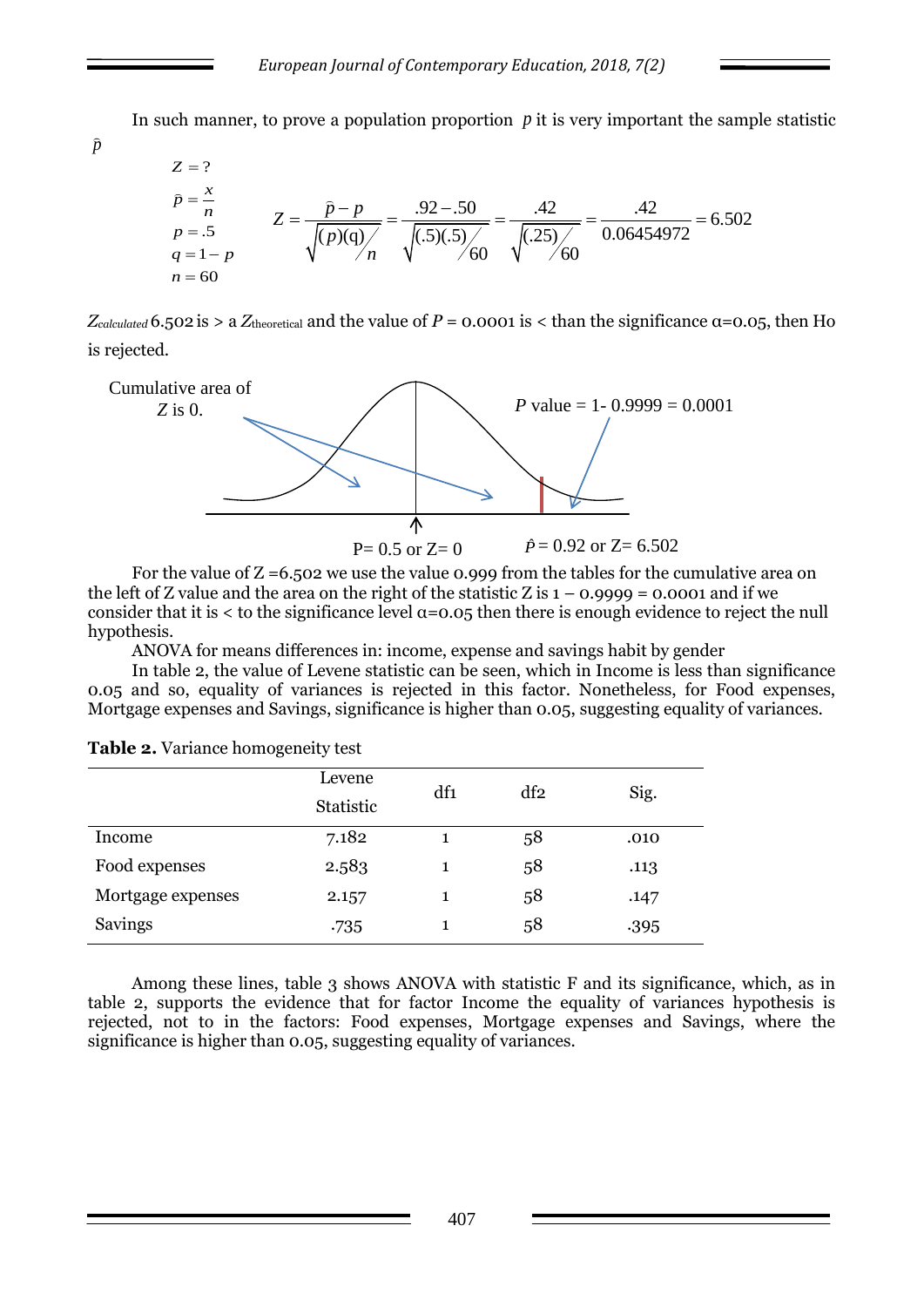|          |              | Sum of  |              | Quadratic |           |      |
|----------|--------------|---------|--------------|-----------|-----------|------|
|          |              | squares | df           | mean      | ${\bf F}$ | Sig. |
| Income   | Inter-groups | 9.344   | $\mathbf{1}$ | 9.344     | 10.104    | .002 |
|          | Intra-groups | 53.639  | 58           | .925      |           |      |
|          | Total        | 62.983  | 59           |           |           |      |
| Food     | Inter-groups | 1.003   | $\mathbf{1}$ | 1.003     | 1.022     | .316 |
| expenses | Intra-groups | 56.931  | 58           | .982      |           |      |
|          | Total        | 57.933  | 59           |           |           |      |
| Mortgage | Inter-groups | 1.600   | $\mathbf{1}$ | 1.600     | 1.619     | .208 |
| expenses | Intra-groups | 57.333  | 58           | .989      |           |      |
|          | Total        | 58.933  | 59           |           |           |      |
| Savings  | Inter-groups | .069    | $\mathbf{1}$ | .069      | .166      | .685 |
|          | Intra-groups | 24.264  | 58           | .418      |           |      |
|          | Total        | 24.333  | 59           |           |           |      |

## **Table 3.** ANOVA

In table 3 the statistic F of the dimensions Food expenses, Mortgage expenses and Savings shows a significance level higher than 0.05, which leads us to conclude that there are no significant differences by gender.

Still, in the variable Income the significance value is lower than 0.05, which leads to the conclusion that there is difference between means.

Consequently, to identify the theoretical value of  $F$  with 1 df<sub>1</sub> in the numerator and 58 df<sub>2</sub> in the denominator, the closest value in the tables is taken, which is 60 df<sub>2</sub>, so the  $F$  value is 2.791 from where, if the decision criteria is taken, we get that:

The value for calculated *F* for Income is 10.104 > critical  $F$  (2.791), rejecting the null hypothesis. The value of calculated *F* for Exp-Food is 1.022  $\lt$  critical *F* (2.791), the value of calculated *F* for Exp-Mort-Serv is 1.619 < critical *F* (2.791), in both cases there is evidence to reject the null hypothesis, thus accepting the alternate hypothesis. Finally, the value of calculated *F* for Savings is .116 < critical *F* (2.791), not having evidence to reject the null hypothesis, rejecting the alternate hypothesis instead.

#### **5. Final discussion and conclusions**

The purpose of this study focused on measuring some aspects that explain savings habit in college students; also, another purpose was to identify if this behavior differs in relation to gender. The findings are described next.

Most of the students who answered the survey were female, whose age is 23 years old or more. Also, they are single and are dedicated mainly to their studies and work, being the latter permanent.

The ANOVA analysis proved that there isn´t any differences related to gender in the variables of Food expenses, Mortgage expenses and most importantly, savings behavior, even though there is a difference in the income they receive, which can be a reflection of the job inequity that prevails not only in Mexico but in many countries.

This data must be considered carefully since different studies have highlighted the role of women in several fields, both work and study related; this, because they are preparing more, as stated in the study of financial inclusion of women from the VI region (Salazar et al., 2017), where participation of women in financial area has increased. Regarding to savings, this study shows that more than 50% of women have some kind of savings capacity, even though their activities are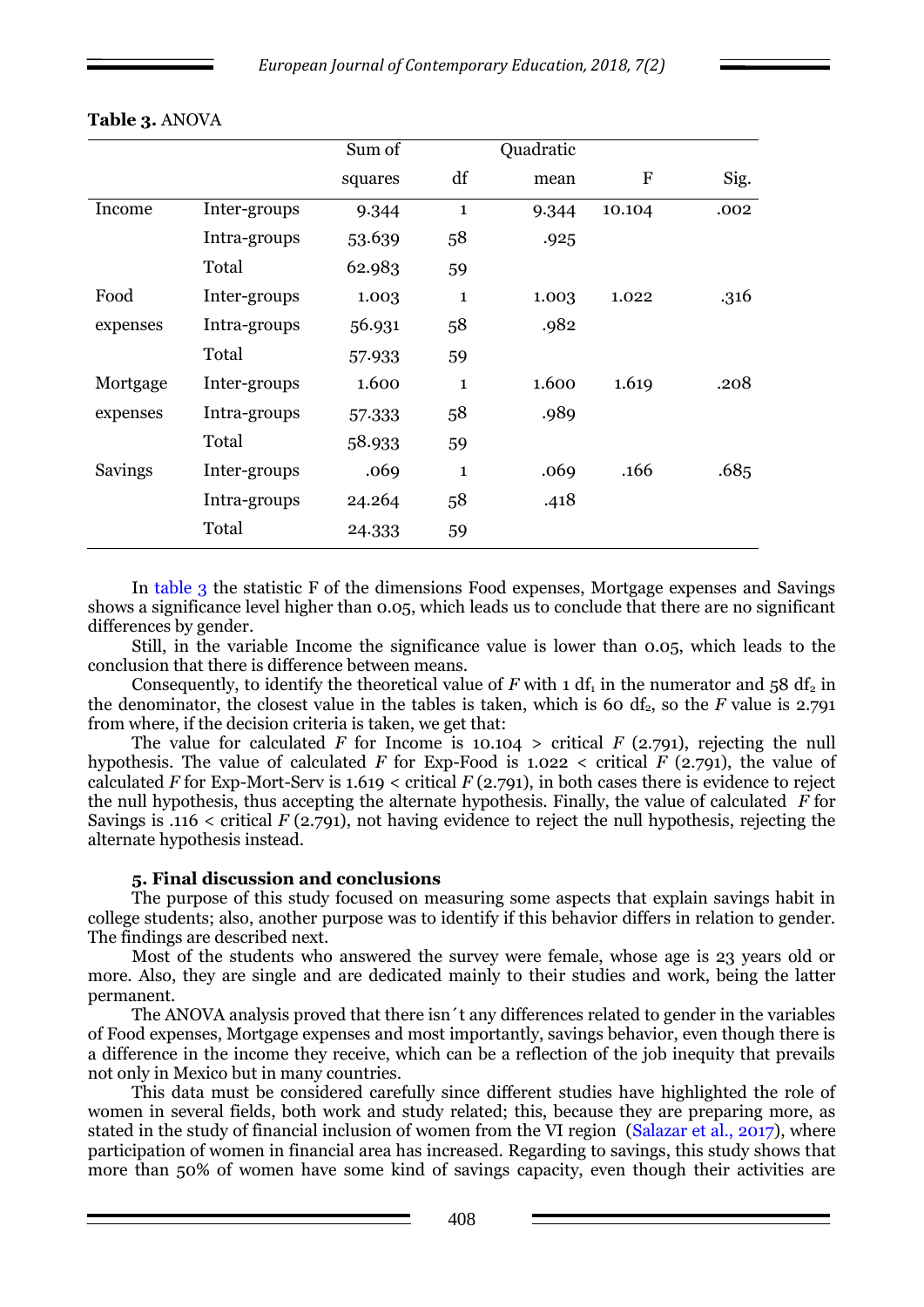restricted to house work. Also, those who have some savings use them for housing, while a minimal percentage use it as savings.

Even though in this research where the subject of savings was approached specifically and no differences related to gender were found, some financial literacy studies have proved that still, there is an inequity between men and women, like the study by Chen & Volpe (2002), where female college students proved to have less financial knowledge than their male counterparts or the research by Moon, Ohk & Choi (2014) in China, who found that female college students have less financial education and opportunities than males, which causes great differences in their financial literacy related to gender.

On the other side, more than half of the students stated to earn an income that does not surpass the amount of \$3,000.00 MXN per month and finally, most of them still depend on their parents, situation that is demonstrated by the large percentage of responses (42%), being a logic fact given that the surveyed college students remain single.

It is possible to express some considerations about factor 1, which refers to income by activity or job. The analysis reveals that income earned by job development of students is seen pessimistically, in comparison to the latest report from the Special Advisor of the UN General Secretary for Inclusive Financial Development, who points out that around 2,500 million adults nowadays are excluded from the financial system. In said report, the data from the Global Findex (2014) is taken, which in its 2014 database states that 80% of people living with less than \$2.00 USD a day do not have accounts at any financial institution.

Other items that were measured were: food and mortgage expenses, which were integrated to the questions of the survey applied to the students. In the same line of thought, a series of indicators related to Income and Savings as well as some data for socio-demographic profile were added. All the items considered in the survey were taken from the test by Zamora-Lobato et al. (2017).

Among the findings of this survey applied to college students is the fact that they consider important and useful to have a budget for managing their resources, being able to identify that students perceive as important to have a higher income to cover their basic needs.

The former agrees with the research by Lusardi & Mitchell (2007), where respondents answer several questions that measure their preferences in literacy and financial risks, finding that many households are not familiar with economic concepts needed to make financial decisions, in such manner that there is a lack of financial literacy in young people and senior adults, who are not sufficiently informed about financial concepts, which causes grave consequences for savings, retirement plans, mortgages and other financial decisions.

Factor IV measures savings of college students, where it is clearly proved that savings habit in college is not enough and this is due to a lack of financial inclusion, as mentioned in other researches aimed to study the levels of financial knowledge, among which stands out the one by Bucher-Koenen & Lusardi (2011), who made a study about German households that included a series of questions about financial knowledge and the consequences of lack thereof.

It is also important to consider the environmental factors involved in college students´ savings habit, as proven by Hamilton, Shobe, Murphy-Erby & Christy (2012), who found out that even though the parents of young people from low-income households encourage their children to save, those families lack savings for the future or to reach a specific goal due to the lack of resources. In the case of students considered in this research, it can be observed that their income is limited and this may influence their savings capacity.

Perception is another fundamental element that must be considered regarding savings behavior, since for example, if a young person has a negative perception towards savings for the future, we would think that he/she will be less likely to have emergency savings or make a financial planning for the future (Atkinson & Messy, 2012).

From a specific context, the present study provides an insight to the savings behavior of college students in Mexico, particular, from Veracruz, proving that saving is still not enough, besides finding that there were not any significant differences related to gender in the studied population. Other research might enrich the existing information about savings from other contexts and also confirm if truly there aren´t any significant differences between genders in other places or population groups.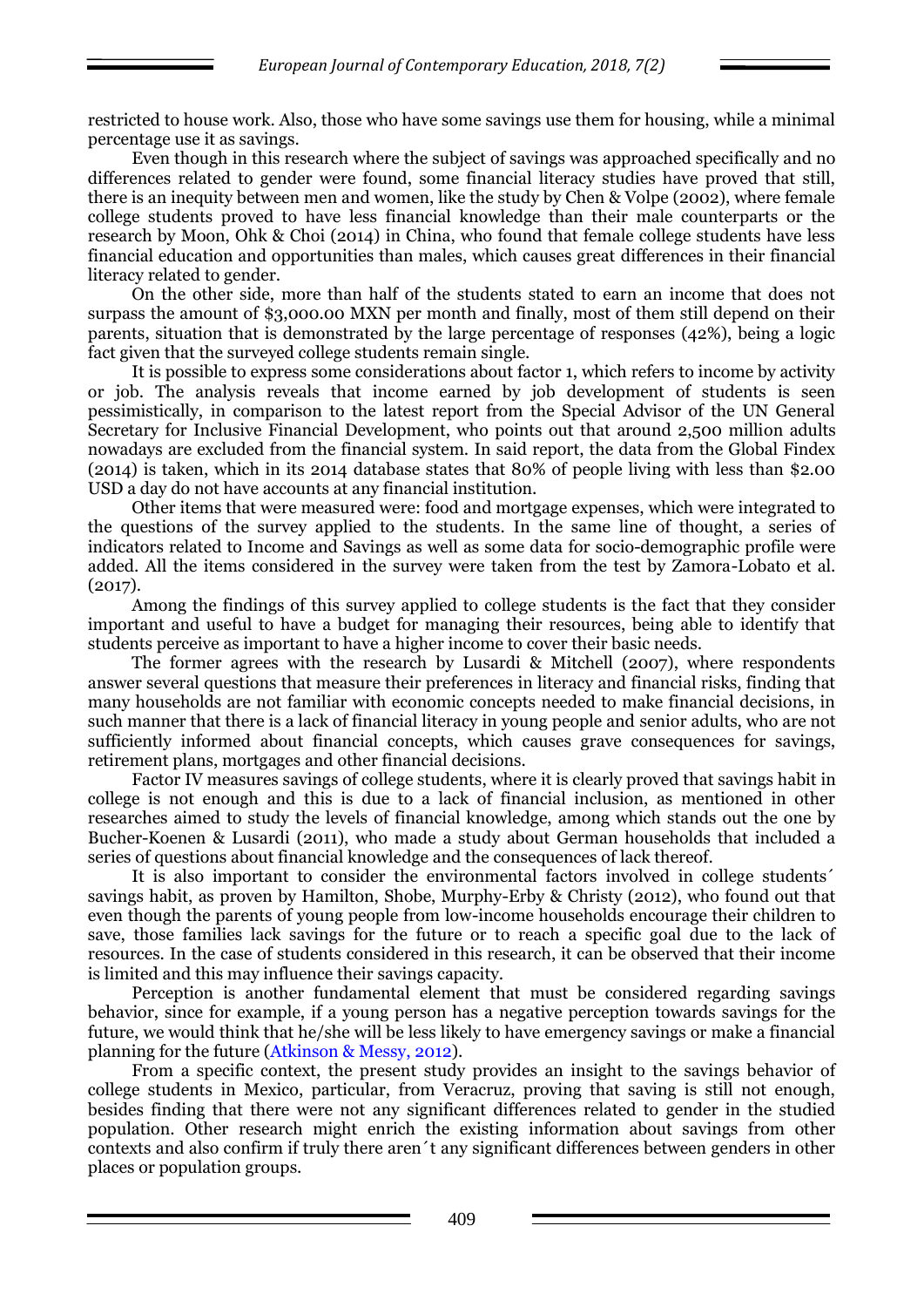#### **References**

Anderson et al., 2017 – *Anderson, A., Baker, F., Robinson, D.T.* (2017). Precautionary savings, retirement planning and misperceptions of financial literacy. *Journal of Financial Economics*, 126(2): 383-398.

Bansefi – Bansefi (Banco del Ahorro Nacional y Servicios Financieros) (2009). "Bansefi y la educación financiera". Disponible en: https://goo.gl/xuKG5r

Bernheim, Garrett, 1996 – *Bernheim, B.D., Garrett, D.M*. (1996). The determinants and consequences of financial education in the workplace: Evidence from a survey of households. *National Bureau of Economic Research Working Paper No. w5667.* DOI: http://dx.doi.org/10.2139/ssrn.451

Bernheim et al., 2001 – *Bernheim, B., Garrett M., Maki D*. (2001). Education and saving: The long term effects of high school financial curriculum mandates. *Journal of Public Economics*, 80(3): 435–465.

Bucher-Koenen, Lusardi, 2011 – *Bucher-Koenen, T., Lusardi, A.* (2011). Financial literacy and retirement planning in Germany. *Journal of Pension Economics & Finance*, 10(4): 565.

Cameron et al., 2013 – *Cameron, M.P., Calderwood, R., Cox, A., Lim, S., Yamaoka, M.* (2013). Personal financial literacy among high school students in New Zealand, Japan and the USA. *Citizenship, Social and Economics Education*, 12(3): 200-215.

Chen, Volpe, 2002 – *Chen, H., Volpe, R.P.* (2002). Gender differences in personal financial literacy among college students. *Financial services review*, 11(3): 289.

Chen, Volpe, 1998 – *Chen, H., Volpe, R*. (1998). An analysis of Personal Financial Literacy Among College Students. *Financial Services Review,* 7(2): 107-128.

Comisión Nacional – Comisión Nacional Bancaria y de Valores (CNBV). Primer Reporte de Inclusión Financiera, México, CNBV, 2009.

De Bassa Scheresberg et al., 2014 – De Bassa Scheresberg, C., Lusardi, A., Yakoboski, P.J. (2014). College-educated millennials: An overview of their personal finances. *TIAA-CREF Institute and the Global Financial Literacy Excellence Center, (February)*: 1-38.

Dupas, Robinson, 2009 – *Dupas P., Robinson J.* (2009). Savings Constraints and Microenterprise Development: Evidence from a Field Experiment in Kenya. NBER Working Paper 14693. National Bureau of Economic Research, Cambridge, MA.

Fazio, 2009 – *Fazio H.* (2009). Crisis Mundial Recesión o depresión? Chile, LOM Ediciones.

García-Santillán et al., 2014 – García-Santillán, A., Escalera-Chávez, M., Venegas-Martínez, F. (2014). Matemáticas financieras, utilización de tecnología y procesos de enseñanza. Cómo percibe el alumno esta trilogía? *Revista Observatorio Calasanz*. 6(11): 895-909.

Gómez, González-Vega, 2006 – Gómez, F.C., González-Vega, C. (2006). "Formas de asociación cooperativa y su participación en la provisión de servicios financieros en las áreas rurales de México". Programa Finanzas Rurales. The Ohio State University. Recovered from: https://goo.gl/NpPiUe

Hamilton et al., 2012 – *Hamilton, L., Shobe, M., Murphy-Erby, Y., Christy, K.* (2012). "It's All About Security to Me" The Role of Environment in Youth Financial Literacy and Savings Behaviors. *SAGE Open*, 2(4).

Huston, 2010 – *Huston, S.* (2010). Measuring Financial Literacy. *The journal of consumer affairs,* 44(2): 296-316.

INEGI – INEGI & Comisión Nacional Bancaria y de Valores (2015). Encuesta Nacional de Inclusión Financiera. Recovered from: https://goo.gl/UkhYmW

Klaehn et al., 2006 – *Klaehn, J., Helms, B., Deshpande, R.* (2006). México. Evaluación del ahorro a nivel nacional. Recovered from: https://goo.gl/u1RoXp

Lusardi, Mitchell, 2008 – *Lusardi, A., Mitchell, O*. (2008). Planning and financial literacy: How do women fare?. *National Bureau of Economic Research Working Paper No. w13750*. DOI: http://dx.doi.org/10.3386/w13750

Lusardi, 2004 – Lusardi, A. (2004). "Savings and the Effectiveness of Financial Education," in Mitchell, O. and Utkus, S. (eds.), *Pension Design and Structure: New Lessons from Behavioral Finance,* Oxford: Oxford University Press: 157–184.

Lusardi, Mitchell, 2007 – *Lusardi, A., Mitchell, O.* (2007). Financial literacy and retirement preparedness: Evidence and implications for financial education. *Business economics*, 42(1): 35-44.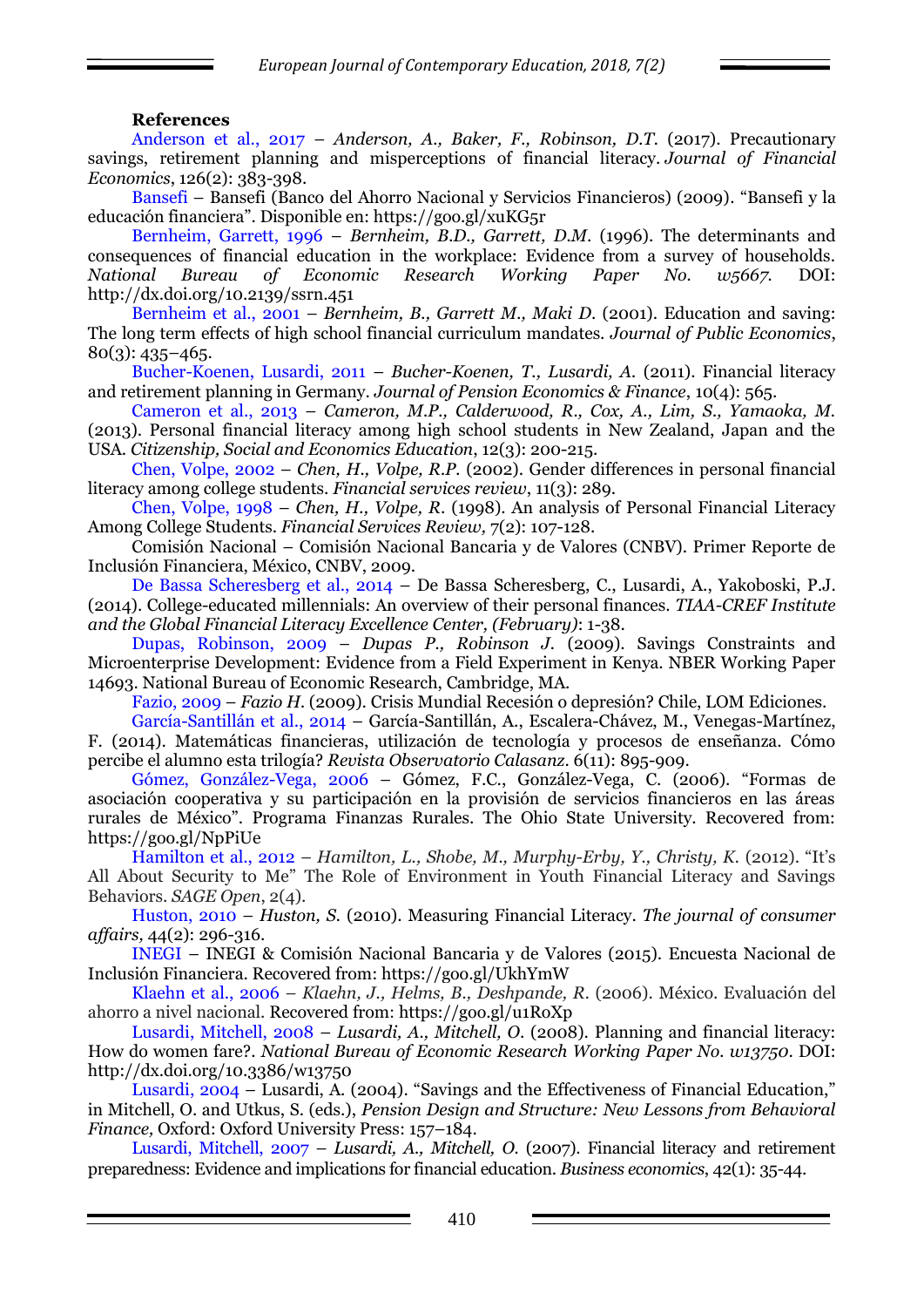Mandell, 2008 – *Mandell, L.* (2008). Financial education in high school. En A. Lussardi (Ed.) *Overcoming the saving slump: How to increase the effectiveness of financial education and saving programs*, 257-279. Chicago: The University of Chicago Press.

Mandell, 2008 – *Mandell, L.* (2008). The financial literacy of young american adults. Jumpstart coalitions survey. Recuperado de: http://www.jumpstart.org/assets/files /2008Survey Book.pdf

Sabri, MacDonald, 2010 – *Sabri, M.F., MacDonald, M.* (2010). Savings behavior and financial problems among college students: The role of financial literacy in Malaysia. *Cross-Cultural Communication*, 6(3): 103-110.

Mandell, Schmid Klein, 2009 – Mandell, L., Schmid Klein, L. (2009). The impact of financial literacy education on subsequent financial behavior. *Journal of Financial Counseling and Planning*, 20(1).

Peng et al., 2007 – *Peng, T., Bartholomae, S., Fox, J., Cravener, G.* (2007). The impact of personal finance education delivered in high school and college courses. *Journal of Family and Economic Issues*, 28(2): 265-284.

Sabri, MacDonald, 2010 – *Sabri, M.F., MacDonald, M.* (2010). Savings behavior and financial problems among college students: The role of financial literacy in Malaysia. *Cross-Cultural Communication*, 6(3): 103-110.

Salazar et al., 2017 – Salazar, P., Denegri, M.D.C., Sepúlveda, J., Salvo, S., Vivallo, Ó. (2017). Estudio de inclusión financiera en mujeres de la VI Región. *Instituto de Estudios Peruanos*, Lima.

Van Rooij et al., 2012 – *Van Rooij, M.C., Lusardi, A., Alessie, R.J.* (2012). Financial literacy, retirement planning and household wealth. *The Economic Journal*, 122(560): 449-478.

Zait, Bertea, 2015 – *Zait, A., Bertea, P.E.* (2015). Financial Literacy–Conceptual Definition and Proposed Approach for a Measurement Instrument. *The Journal of Accounting and Management*, 4(3).

Zamora-Lobato et al., 2017 – *Zamora-Lobato, T., Garcia-Santillan, A., Moreno-García, E.,*  Lopez-Morales, J. S., Ramos-Hernandez, J. (2017). High School Students and their Perception of Financial Institutions: An Empirical Study in Xalapa, Veracruz. *IEJME*, 12(2): 133-143.

#### **Annex**

*Instrument* **a.- Gender:** Male ( ) Female ( ) **b.- Age**: \_\_\_\_ years old **c.- Marital status:** ( ) Common law ( ) Separated ( ) Divorced ( ) Widower ( )Married ( ) Single **d.- Current job status:** ( ) Only study ( ) Study and work ( ) Study and looking for a job **e.- Job type:** ( ) Permanent ( ) Temporary **f.- Number of family members:**  $( ) 1-3 ( ) 4-6 ( ) >6$ **g.-How much do you earn for your job, activity or business each month?**  ( ) Less than \$3,000.00 MXN (\$160.00 USD approx.)  $\qquad \qquad (\quad ) \qquad $3,000.00 - $4,999.00 \text{ MXN ($160.00 - $264.00 \text{ USD approx.})}$ ( )  $$5,000.00 - $7,999.00$  MXN (\$265.00 - \$424.00 USD approx.) ( )  $$8,000.00 - $12,999.00$  MXN (\$425.00 - \$689.00 USD approx.)  $($ )  $\qquad$  \$13,000.00 - \$20,000.00 MXN (\$690.00 - \$1,060.00 USD approx.) ( ) More than \$20,000.00 (\$1,060.00 USD approx.) **h.-How much do you spend on food and groceries per month?**  ( ) Less than \$3,000.00 MXN (\$160.00 USD approx.) ( )  $$3,000.00 - $4,999.00$  MXN (\$160.00 - \$264.00 USD approx.) ( )  $$5,000.00 - $7,999.00$  MXN (\$265.00 - \$424.00 USD approx.)  $\left( \begin{array}{c} \end{array} \right)$  \$8,000.00 - \$12,999.00 MXN (\$425.00 - \$689.00 USD approx.)